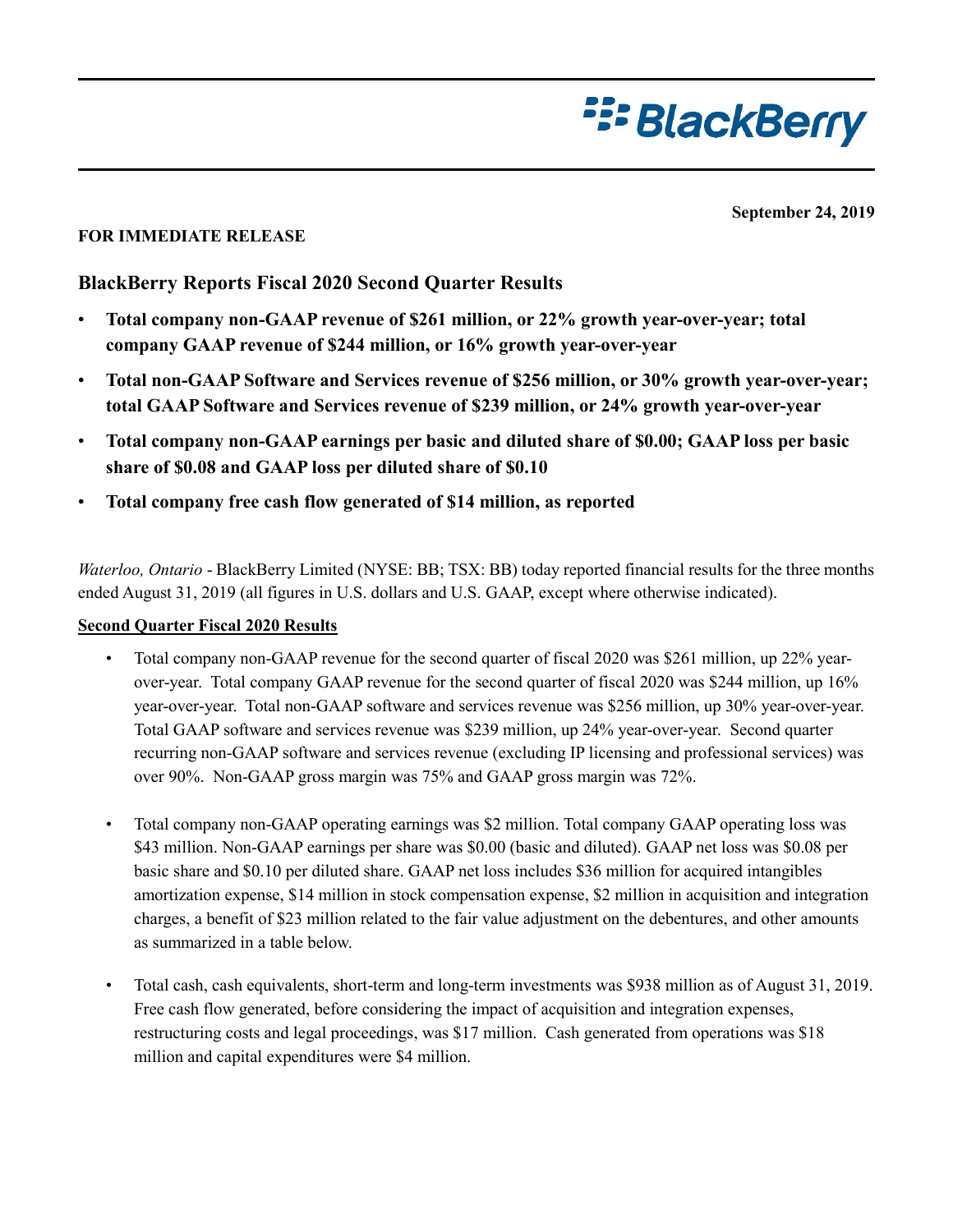*"In the quarter, our QNX, Cylance and Licensing businesses executed at or better than our expectations. We achieved break-even non-GAAP earnings per share and generated free cash flow even with increased investments in sales and product development to support future growth," said John Chen, Executive Chairman and CEO, BlackBerry.* 

*"We are encouraged by the positive reception on BlackBerry Intelligent Security, and we have a number of exciting new product launches in the next six months."* 

*"Recent market consolidation has validated our thought leadership and the holistic strategy we shared last year. We*  are integrating our endpoint management and AI technologies and capabilities on one platform to address the high*growth endpoint security market."*

# **Management Change**

With its focus on long-term, sustainable growth, BlackBerry announces that Steve Capelli will move into the newly-created role of Chief Revenue Officer to drive revenue-generating and business development activities across the company. BlackBerry promotes Steve Rai from Deputy Chief Financial Officer to Chief Financial Officer. These changes take effect as of October 1, 2019.

## **Outlook**

BlackBerry estimates fiscal 2020 total company non-GAAP revenue growth to be in the range of 23% to 25%, driven by a double-digit percentage increase in billings year-over-year, and non-GAAP profitability for fiscal 2020.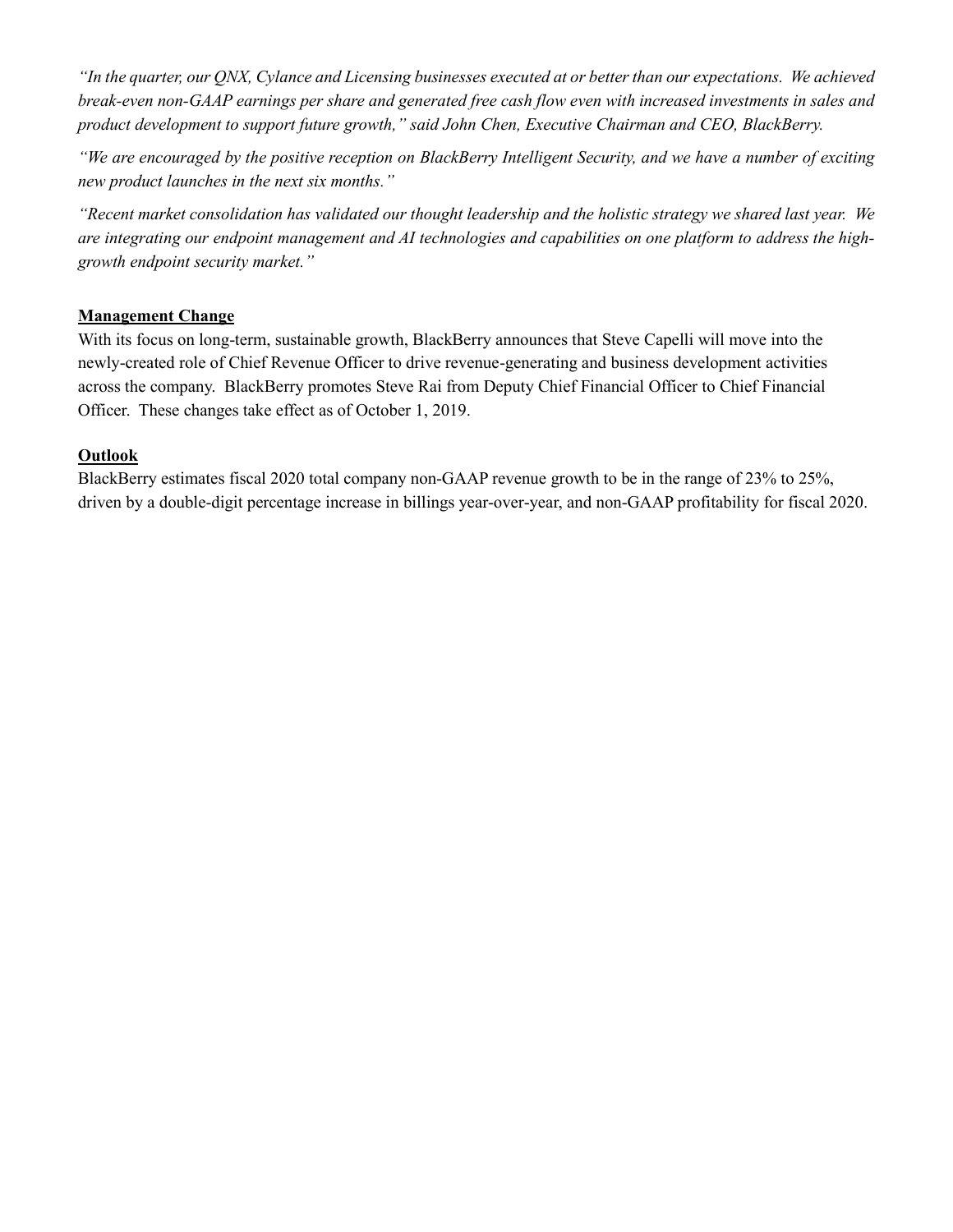**Reconciliation of GAAP revenue, gross margin, gross margin percentage, income (loss) before income taxes, net income (loss) and basic earnings (loss) per share to Non-GAAP revenue, gross margin, gross margin percentage, income before income taxes, net income and basic earnings per share for the three months ended August 31, 2019:**

| Q2 Fiscal 2020 Non-GAAP Adjustments                          |                                          |    | For the Three Months Ended August 31, 2019<br>(in millions, except for per share amounts) |               |                                                 |                                     |                                         |                      |                                              |  |  |  |  |
|--------------------------------------------------------------|------------------------------------------|----|-------------------------------------------------------------------------------------------|---------------|-------------------------------------------------|-------------------------------------|-----------------------------------------|----------------------|----------------------------------------------|--|--|--|--|
|                                                              | <b>Income statement</b><br>location      |    | Revenue                                                                                   |               | <b>Gross</b><br>margin<br><i>(before taxes)</i> | Gross margin<br>% (before<br>taxes) | Income (loss)<br>before<br>income taxes | Net income<br>(loss) | <b>Basic earnings</b><br>(loss) per<br>share |  |  |  |  |
| As reported                                                  |                                          | \$ | 244                                                                                       | <sup>\$</sup> | 176                                             | 72.1% \$                            | $(43)$ \$                               | $(44)$ \$            | (0.08)                                       |  |  |  |  |
| Debentures fair value<br>adjustment <sup>(2)</sup>           | Debentures fair<br>value adjustment      |    |                                                                                           |               |                                                 | $-$ %                               | (23)                                    | (23)                 |                                              |  |  |  |  |
| Restructuring charges <sup>(3)</sup>                         | Cost of sales                            |    |                                                                                           |               | 1                                               | 0.4%                                | 1                                       | 1                    |                                              |  |  |  |  |
| Restructuring charges <sup>(3)</sup>                         | Selling, marketing<br>and administration |    |                                                                                           |               |                                                 | $-$ %                               | 2                                       | 2                    |                                              |  |  |  |  |
| Software deferred revenue<br>acquired <sup>(4)</sup>         | Revenue                                  |    | 17                                                                                        |               | 17                                              | 1.8%                                | 17                                      | 17                   |                                              |  |  |  |  |
| Software deferred<br>commission expense<br>acquired $(5)$    | Selling, marketing<br>and administration |    |                                                                                           |               |                                                 | $-$ %                               | (4)                                     | (4)                  |                                              |  |  |  |  |
| Stock compensation<br>expense $(6)$                          | Cost of sales                            |    |                                                                                           |               |                                                 | 0.4%                                |                                         |                      |                                              |  |  |  |  |
| Stock compensation<br>expense $(6)$                          | Research and<br>development              |    |                                                                                           |               |                                                 | $-$ %                               | 3                                       | 3                    |                                              |  |  |  |  |
| Stock compensation<br>expense <sup>(6)</sup>                 | Selling, marketing<br>and administration |    |                                                                                           |               |                                                 | $-$ %                               | 10                                      | 10                   |                                              |  |  |  |  |
| Acquired intangibles<br>amortization <sup>(7)</sup>          | Amortization                             |    |                                                                                           |               |                                                 | $-$ %                               | 36                                      | 36                   |                                              |  |  |  |  |
| Business acquisition and<br>integration costs <sup>(8)</sup> | Selling, marketing<br>and administration |    |                                                                                           |               |                                                 | $-$ %                               | 2                                       | 2                    |                                              |  |  |  |  |
| <b>Adjusted</b>                                              |                                          |    | 261                                                                                       | <sup>\$</sup> | 195                                             | 74.7% \$                            | 2                                       | \$                   | S<br>0.00                                    |  |  |  |  |

Note: Non-GAAP revenue, non-GAAP gross margin, non-GAAP gross margin percentage, non-GAAP income before income taxes, non-GAAP net income and non-GAAP basic earnings per share do not have a standardized meaning prescribed by GAAP and thus are not comparable to similarly titled measures presented by other issuers. The Company believes that the presentation of these non-GAAP measures enables the Company and its shareholders to better assess the Company's operating results relative to its operating results in prior periods and improves the comparability of the information presented. Investors should consider these non-GAAP measures in the context of the Company's GAAP results.

- (1) During the second quarter of fiscal 2020, the Company reported GAAP gross margin of \$176 million or 72.1% of revenue. Excluding the impact of stock compensation expense and restructuring charges included in cost of sales and software deferred revenue acquired included in revenue, non-GAAP gross margin was \$195 million, or 74.7% of revenue.
- (2) During the second quarter of fiscal 2020, the Company recorded the Q2 Fiscal 2020 Debentures Fair Value Adjustment of \$23 million. This adjustment was presented on a separate line in the Consolidated Statements of Operations.
- (3) During the second quarter of fiscal 2020, the Company incurred restructuring charges of approximately \$3 million, of which \$1 million was included in cost of sales and \$2 million was included selling, marketing and administration expense.
- (4) During the second quarter of fiscal 2020, the Company recorded software deferred revenue acquired but not recognized due to business combination accounting rules of \$17 million, of which \$16 million was included in BlackBerry Cylance and \$1 million was included in IoT.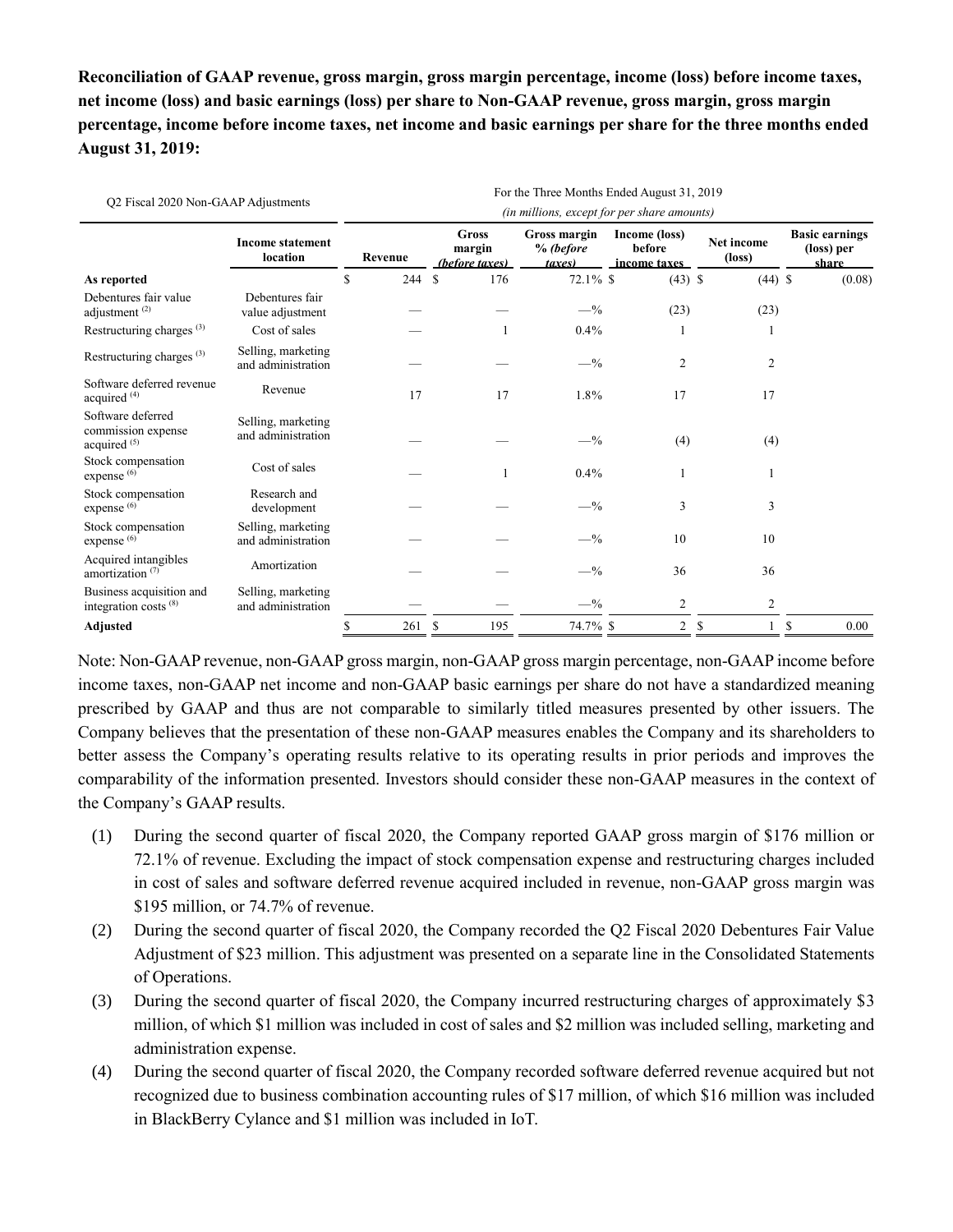- (5) During the second quarter of fiscal 2020, the Company recorded deferred commission expense acquired but not recognized due to business combination accounting rules of approximately of \$4 million.
- (6) During the second quarter of fiscal 2020, the Company recorded stock compensation expense of \$14 million, of which \$1 million was included in cost of sales, \$3 million was included in research and development, and \$10 million was included in selling, marketing and administration expense.
- (7) During the second quarter of fiscal 2020, the Company recorded amortization of intangible assets acquired through business combinations of \$36 million, which was included in amortization expense.
- (8) During the second quarter of fiscal 2020, the Company recorded business acquisition and integration costs incurred through or as a result of business combinations of \$2 million, which was including in selling, marketing and administration expenses.

#### **Supplementary Geographic Revenue Breakdown**

|                                   |                        |     |                 |              | (United States dollars, in millions)<br><b>Revenue by Region</b> |  |                   |              |  |     |                   |     |                 |
|-----------------------------------|------------------------|-----|-----------------|--------------|------------------------------------------------------------------|--|-------------------|--------------|--|-----|-------------------|-----|-----------------|
|                                   | For the Quarters Ended |     |                 |              |                                                                  |  |                   |              |  |     |                   |     |                 |
|                                   |                        |     | August 31, 2019 | May 31, 2019 |                                                                  |  | February 28, 2019 |              |  |     | November 30, 2018 |     | August 31, 2018 |
| North America                     | S                      | 79  | 73.4% \$        | 160          | $64.8\%$ \$                                                      |  | 176               | $69.0\%$ \$  |  | 151 | $66.8\%$ \$       | 133 | 63.3%           |
| Europe, Middle East and<br>Africa |                        | 47  | 19.3%           | 61           | 24.7%                                                            |  | 61                | 23.9%        |  | 56  | 24.8%             | 53  | 25.3%           |
| Other regions                     |                        | 18  | 7.3%            | 26           | $10.5\%$                                                         |  | 18                | $7.1\%$      |  | 19  | 8.4%              | 24  | $11.4\%$        |
| Total                             |                        | 244 | $100.0\%$ \$    | 247          | $100.0\%$ \$                                                     |  | 255               | $100.0\%$ \$ |  | 226 | $100.0\%$ \$      | 210 | 100.0%          |

# **BlackBerry Limited (United States dollars, in millions)**

#### **Supplementary Revenue by Product and Service Type Breakdown**

#### **BlackBerry Limited (United States dollars, in millions) Revenue by Product and Service Type**

|                           |                 | <b>U.S. GAAP</b>           |                 | Adjustments                | <b>Non-GAAP</b>            |                 |  |  |  |
|---------------------------|-----------------|----------------------------|-----------------|----------------------------|----------------------------|-----------------|--|--|--|
|                           |                 | For the Three Months Ended |                 | For the Three Months Ended | For the Three Months Ended |                 |  |  |  |
|                           | August 31, 2019 | August 31, 2018            | August 31, 2019 | August 31, 2018            | August 31, 2019            | August 31, 2018 |  |  |  |
| <b>IoT</b>                | 133 \$<br>S     | 137                        |                 | 4 \$                       | 134 \$                     | 141             |  |  |  |
| <b>BlackBerry Cylance</b> | 35              |                            | 16              |                            | 51                         |                 |  |  |  |
| Licensing                 | 71              | 56                         |                 |                            | 71                         | 56              |  |  |  |
| Other                     |                 |                            |                 |                            |                            | 17              |  |  |  |
| Total                     | 244             | 210 \$<br>-S               | 17S             | 4                          | 261 \$                     | 214             |  |  |  |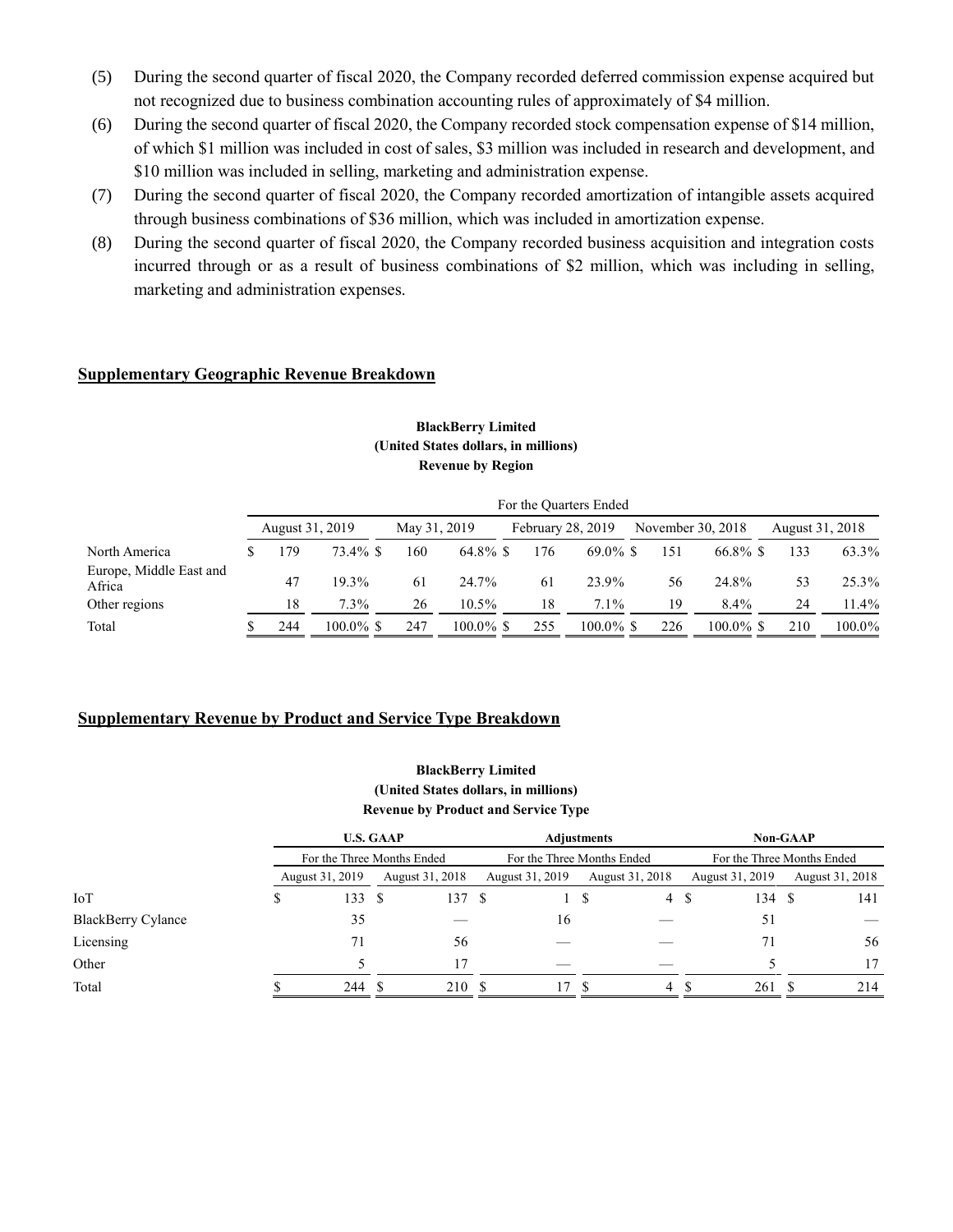#### **Conference Call and Webcast**

A conference call and live webcast will be held today beginning at 8 a.m. ET, which can be accessed by dialing 1- 877-682-6267 or by logging on at BlackBerry.com/Investors. A replay of the conference call will also be available at approximately 11 a.m. ET by dialing 1-800-585-8367 and entering Conference ID #6987534 and at the link above.

#### **About BlackBerry**

BlackBerry (NYSE: BB; TSX: BB) is a trusted security software and services company that provides enterprises and governments with the technology they need to secure the Internet of Things. Based in Waterloo, Ontario, the company is unwavering in its commitment to safety, cybersecurity and data privacy, and leads in key areas such as artificial intelligence, endpoint security and management, encryption and embedded systems. For more information, visit BlackBerry.com and follow @BlackBerry.

**Investor Contact:** BlackBerry Investor Relations +1-519-888-7465 investor\_relations@blackberry.com

**Media Contact:** BlackBerry Media Relations (519) 597-7273 mediarelations@blackberry.com

#### ###

This news release contains forward-looking statements within the meaning of certain securities laws, including under the U.S. Private Securities Litigation Reform Act of 1995 and applicable Canadian securities laws, including statements regarding: BlackBerry's plans, strategies and objectives including the anticipated benefits of its strategic initiatives and its intentions to expand and enhance its product and service offerings, and BlackBerry's expectations regarding non-GAAP revenue growth, billings growth and non-GAAP profitability for fiscal 2020.

The words "expect", "anticipate", "estimate", "may", "will", "should", "could", "intend", "believe", "target", "plan" and similar expressions are intended to identify these forward-looking statements. Forward-looking statements are based on estimates and assumptions made by BlackBerry in light of its experience, historical trends, current conditions and expected future developments, as well as other factors that BlackBerry believes are appropriate in the circumstances. Many factors could cause BlackBerry's actual results, performance or achievements to differ materially from those expressed or implied by the forwardlooking statements, including the following risks: BlackBerry's ability to enhance, develop, introduce or monetize products and services for the enterprise market in a timely manner with competitive pricing, features and performance; BlackBerry's ability to maintain or expand its customer base for its software and services offerings to grow revenue or achieve sustained profitability; the intense competition faced by BlackBerry; the occurrence or perception of a breach of BlackBerry's network or product security measures or an inappropriate disclosure of confidential or personal information could significantly harm its business; risks related to BlackBerry's continuing ability to attract new personnel, retain existing key personnel and manage its staffing effectively; BlackBerry's dependence on its relationships with resellers and channel partners; risks related to acquisitions, divestitures, investments and other business initiatives, which may negatively affect BlackBerry's results of operations; risks related to BlackBerry's products and services being dependent upon interoperability with rapidly changing systems provided by third parties; the risk that failure to protect BlackBerry's intellectual property could harm its ability to compete effectively and BlackBerry may not earn the revenues it expects from intellectual property rights; the risk that BlackBerry could be found to have infringed on the intellectual property rights of others; the risk that litigation against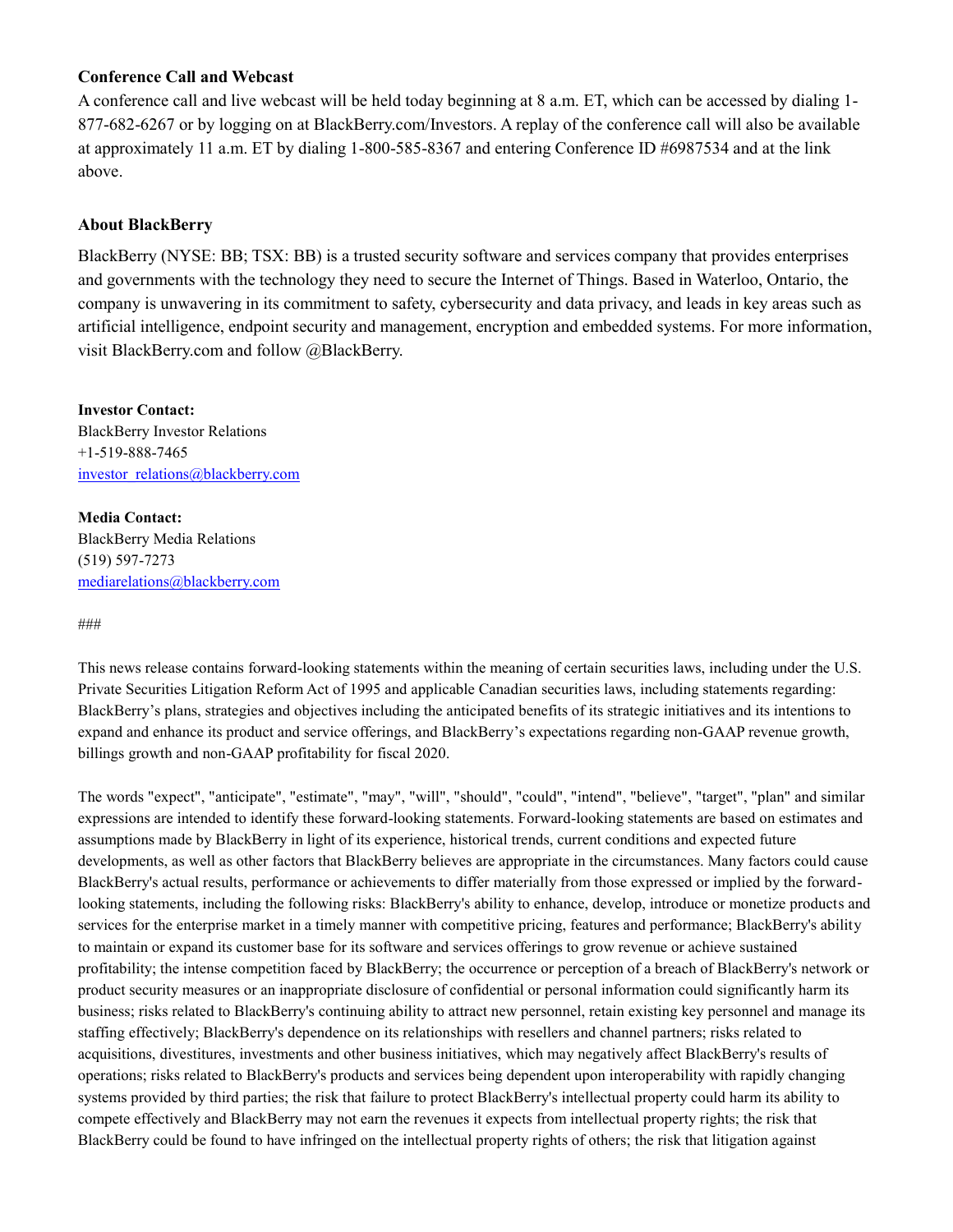BlackBerry may result in adverse outcomes; risks related to the use and management of user data and personal information, which could give rise to liabilities as a result of legal, customer and other third-party requirements; BlackBerry's ability to obtain rights to use third-party software; the risk that network disruptions or other business interruptions could have a material adverse effect on BlackBerry's business and harm its reputation; BlackBerry's ability to generate revenue and profitability through the licensing of security software and services or the BlackBerry brand to device manufacturers; the substantial asset risk faced by BlackBerry, including the potential for charges related to its long-lived assets and goodwill; risks related to BlackBerry's indebtedness, which could adversely affect its operating flexibility and financial condition; risks related to government regulations applicable to BlackBerry's products and services, including products containing encryption capabilities, which could negatively impact BlackBerry's business; risks related to foreign operations, including fluctuations in foreign currencies; risks associated with any errors in BlackBerry's products and services, which can be difficult to remedy and could have a material adverse effect on BlackBerry's business; risks related to the failure of BlackBerry's suppliers, subcontractors, channel partners and representatives to use acceptable ethical business practices or to comply with applicable laws, which could negatively impact BlackBerry's business; BlackBerry's reliance on third parties to manufacture and repair its hardware products; risks related to the Company's success in fostering an ecosystem of third-party application developers; risks related to regulations regarding health and safety, hazardous materials usage and conflict minerals, and to product certification risks; risks related to tax provision changes, the adoption of new tax legislation or exposure to additional tax liabilities, which could materially impact BlackBerry's financial condition; risks related to the fluctuation of BlackBerry's quarterly revenue and operating results; the volatility of the market price of BlackBerry's common shares; and risks related to adverse economic and geopolitical conditions, which may negatively affect BlackBerry.

These risk factors and others relating to BlackBerry are discussed in greater detail in BlackBerry's Annual Information Form, which is included in its Annual Report on Form 40-F and the "Cautionary Note Regarding Forward-Looking Statements" section of BlackBerry's MD&A (copies of which filings may be obtained at www.sedar.com or www.sec.gov). All of these factors should be considered carefully, and readers should not place undue reliance on BlackBerry's forward-looking statements. Any statements that are forward-looking statements are intended to enable BlackBerry's shareholders to view the anticipated performance and prospects of BlackBerry from management's perspective at the time such statements are made, and they are subject to the risks that are inherent in all forward-looking statements, as described above, as well as difficulties in forecasting BlackBerry's financial results and performance for future periods, particularly over longer periods, given changes in technology and BlackBerry's business strategy, evolving industry standards, intense competition and short product life cycles that characterize the industries in which BlackBerry operates. BlackBerry has no intention and undertakes no obligation to update or revise any forward-looking statements, whether as a result of new information, future events or otherwise, except as required by applicable law.

###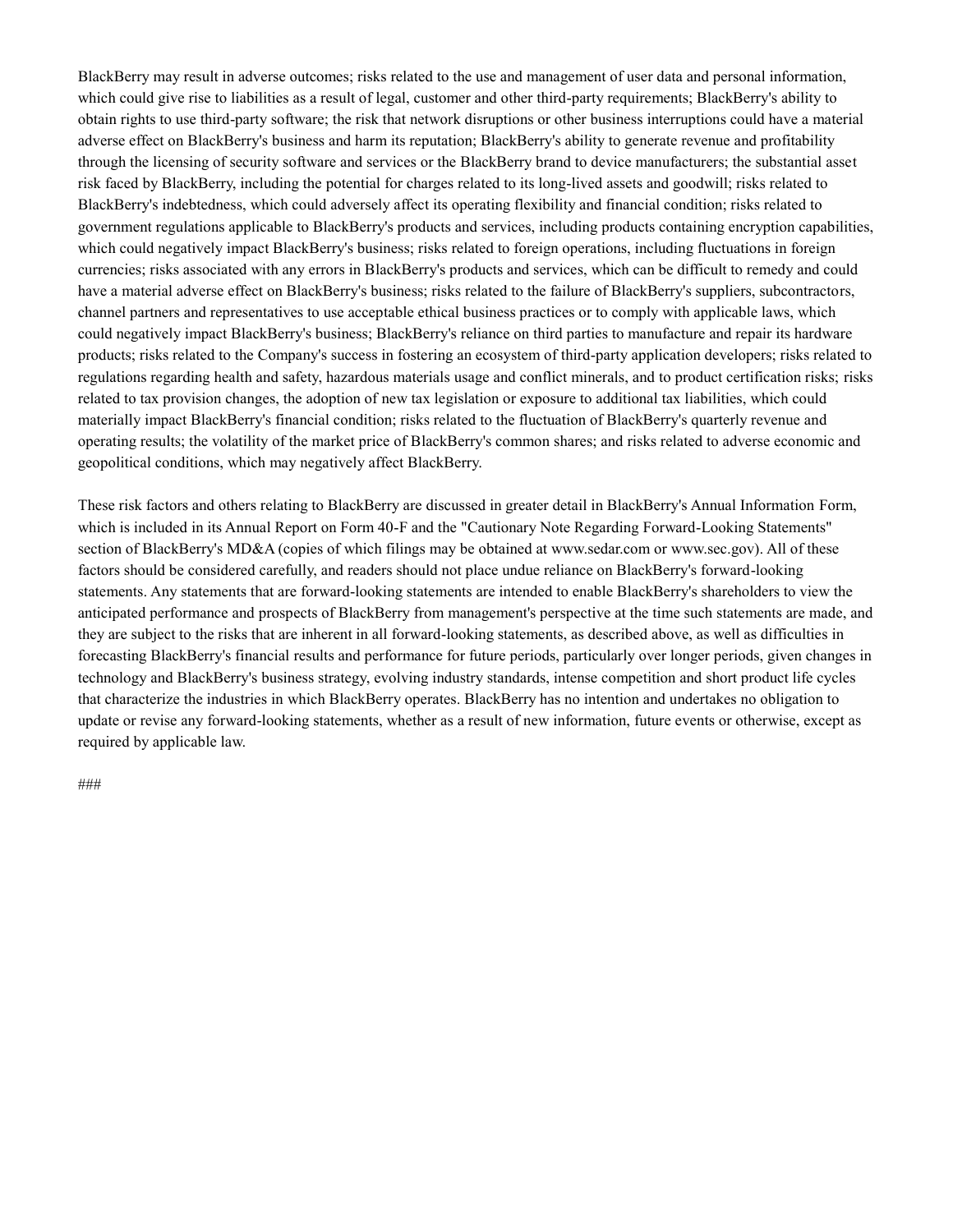#### **BlackBerry Limited**

# Incorporated under the Laws of Ontario

(United States dollars, in millions except share and per share amounts) (unaudited)

#### **Consolidated Statements of Operations**

|                                                                | <b>For the Three Months Ended</b> |         |    |                        |    |                    | <b>For the Six Months Ended</b> |         |      |                    |  |  |
|----------------------------------------------------------------|-----------------------------------|---------|----|------------------------|----|--------------------|---------------------------------|---------|------|--------------------|--|--|
|                                                                | August 31,<br>2019                |         |    | <b>May 31,</b><br>2019 |    | August 31,<br>2018 | August 31,<br>2019              |         |      | August 31,<br>2018 |  |  |
| <b>Revenue</b>                                                 | \$                                | 244     | \$ | 247                    | \$ | 210                | \$                              | 491     | \$   | 423                |  |  |
| <b>Cost of sales</b>                                           |                                   | 68      |    | 70                     |    | 49                 |                                 | 138     |      | 101                |  |  |
| Gross margin                                                   |                                   | 176     |    | 177                    |    | 161                |                                 | 353     |      | 322                |  |  |
| Gross margin %                                                 |                                   | 72.1%   |    | 71.7%                  |    | 76.7%              |                                 | 71.9%   |      | 76.1%              |  |  |
| <b>Operating expenses</b>                                      |                                   |         |    |                        |    |                    |                                 |         |      |                    |  |  |
| Research and development                                       |                                   | 62      |    | 71                     |    | 51                 |                                 | 133     |      | 112                |  |  |
| Selling, marketing and administration                          |                                   | 132     |    | 121                    |    | 106                |                                 | 253     |      | 206                |  |  |
| Amortization                                                   |                                   | 48      |    | 49                     |    | 35                 |                                 | 97      |      | 72                 |  |  |
| Debentures fair value adjustment                               |                                   | (23)    |    | (28)                   |    | (70)               |                                 | (51)    |      | (42)               |  |  |
|                                                                |                                   | 219     |    | 213                    |    | 122                |                                 | 432     |      | 348                |  |  |
| <b>Operating income (loss)</b>                                 |                                   | (43)    |    | (36)                   |    | 39                 |                                 | (79)    |      | (26)               |  |  |
| Investment income, net                                         |                                   |         |    | 3                      |    | 5                  |                                 | 3       |      | 11                 |  |  |
| Income (loss) before income taxes                              |                                   | (43)    |    | (33)                   |    | 44                 |                                 | (76)    |      | (15)               |  |  |
| <b>Provision for income taxes</b>                              |                                   |         |    | 2                      |    | 1                  |                                 | 3       |      | 2                  |  |  |
| Net income (loss)                                              | \$                                | (44)    | \$ | (35)                   | \$ | 43                 | \$                              | (79)    | $\$$ | (17)               |  |  |
| Earnings (loss) per share                                      |                                   |         |    |                        |    |                    |                                 |         |      |                    |  |  |
| Basic                                                          | \$                                | (0.08)  | \$ | (0.06)                 | \$ | 0.08               | \$                              | (0.14)  | \$   | (0.03)             |  |  |
| Diluted                                                        | S                                 | (0.10)  | \$ | (0.09)                 | \$ | (0.04)             | S                               | (0.19)  | \$   | (0.08)             |  |  |
| Weighted-average number of common shares<br>outstanding (000s) |                                   |         |    |                        |    |                    |                                 |         |      |                    |  |  |
| Basic                                                          |                                   | 552,343 |    | 551,845                |    | 537,299            |                                 | 552,096 |      | 537,136            |  |  |
| Diluted                                                        |                                   | 612,843 |    | 612,345                |    | 597,799            |                                 | 612,596 |      | 597,636            |  |  |
| Total common shares outstanding (000s)                         |                                   | 548,336 |    | 547,922                |    | 537,768            |                                 | 548,336 |      | 537,768            |  |  |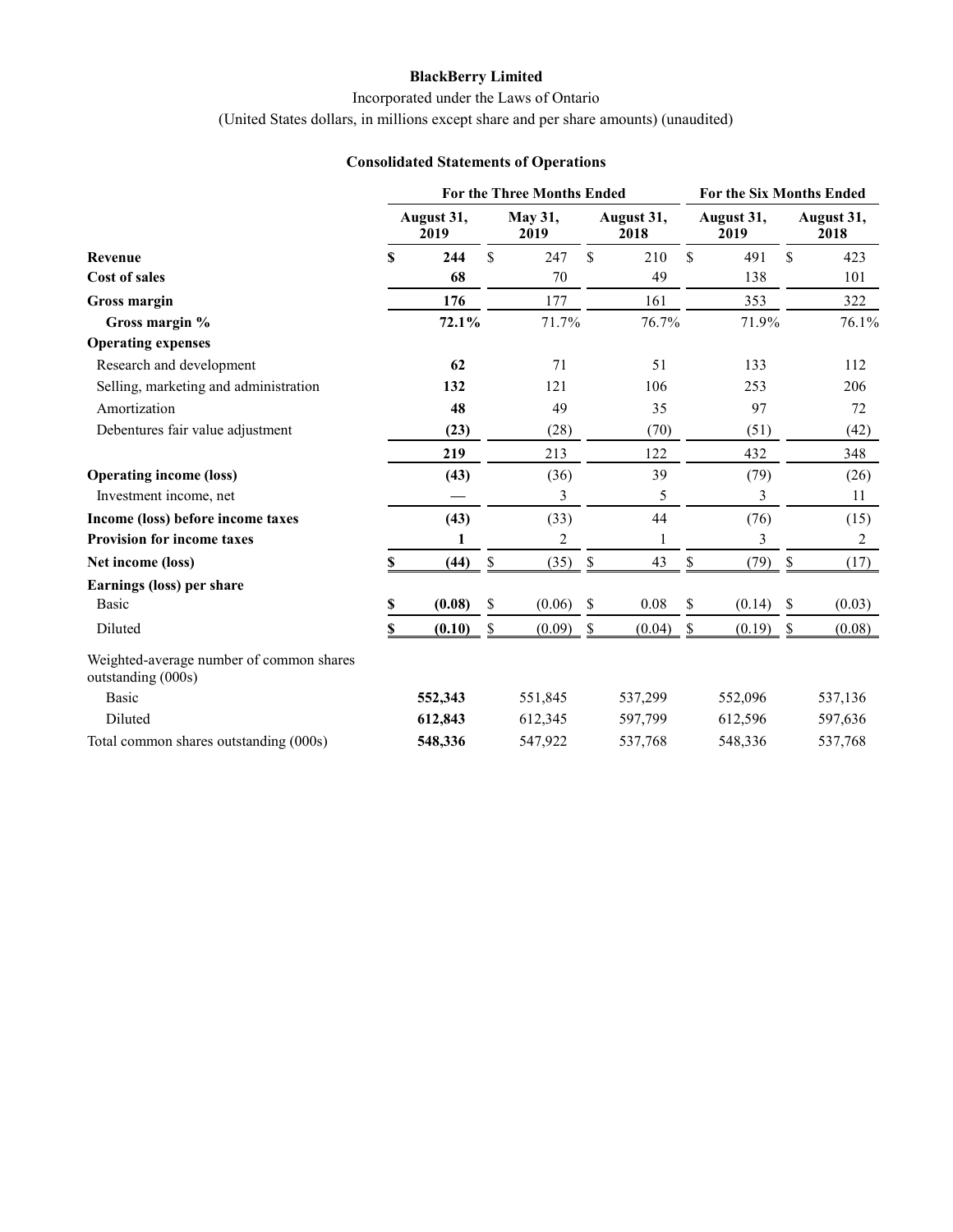#### **BlackBerry Limited**

Incorporated under the Laws of Ontario

(United States dollars, in millions) (unaudited)

#### **Consolidated Balance Sheets**

|                                              |                        | As at    |                          |                |  |
|----------------------------------------------|------------------------|----------|--------------------------|----------------|--|
|                                              | <b>August 31, 2019</b> |          | <b>February 28, 2019</b> |                |  |
| <b>Assets</b>                                |                        |          |                          |                |  |
| Current                                      |                        |          |                          |                |  |
| Cash and cash equivalents                    | \$                     | 460S     |                          | 548            |  |
| Short-term investments                       |                        | 389      |                          | 368            |  |
| Accounts receivable, net                     |                        | 194      |                          | 194            |  |
| Other receivables                            |                        | 18       |                          | 19             |  |
| Income taxes receivable                      |                        | 10       |                          | 9              |  |
| Other current assets                         |                        | 60       |                          | 56             |  |
|                                              |                        | 1,131    |                          | 1,194          |  |
| Restricted cash and cash equivalents         |                        | 34       |                          | 34             |  |
| <b>Long-term investments</b>                 |                        | 55       |                          | 55             |  |
| Other long-term assets                       |                        | 35       |                          | 28             |  |
| Deferred income tax assets                   |                        |          |                          | $\overline{2}$ |  |
| Operating lease right-of-use assets          |                        | 145      |                          |                |  |
| Property, plant and equipment, net           |                        | 79       |                          | 85             |  |
| Goodwill                                     |                        | 1,458    |                          | 1,463          |  |
| Intangible assets, net                       |                        | 996      |                          | 1,068          |  |
|                                              | \$                     | 3,933 \$ |                          | 3,929          |  |
| <b>Liabilities</b>                           |                        |          |                          |                |  |
| <b>Current</b>                               |                        |          |                          |                |  |
| Accounts payable                             | \$                     | 37S      |                          | 48             |  |
| Accrued liabilities                          |                        | 191      |                          | 192            |  |
| Income taxes payable                         |                        | 18       |                          | 17             |  |
| Deferred revenue, current                    |                        | 249      |                          | 214            |  |
|                                              |                        | 495      |                          | 471            |  |
| Deferred revenue, non-current                |                        | 107      |                          | 136            |  |
| <b>Operating lease liabilities</b>           |                        | 135      |                          |                |  |
| Other long-term liabilities                  |                        | 6        |                          | 19             |  |
| Long-term debt                               |                        | 627      |                          | 665            |  |
| Deferred income tax liabilities              |                        | 1        |                          | $\overline{c}$ |  |
|                                              |                        | 1,371    |                          | 1,293          |  |
| <b>Shareholders' equity</b>                  |                        |          |                          |                |  |
| Capital stock and additional paid-in capital |                        | 2,722    |                          | 2,688          |  |
| <b>Deficit</b>                               |                        | (125)    |                          | (32)           |  |
| Accumulated other comprehensive loss         |                        | (35)     |                          | (20)           |  |
|                                              |                        | 2,562    |                          | 2,636          |  |
|                                              | \$                     | 3,933 \$ |                          | 3,929          |  |